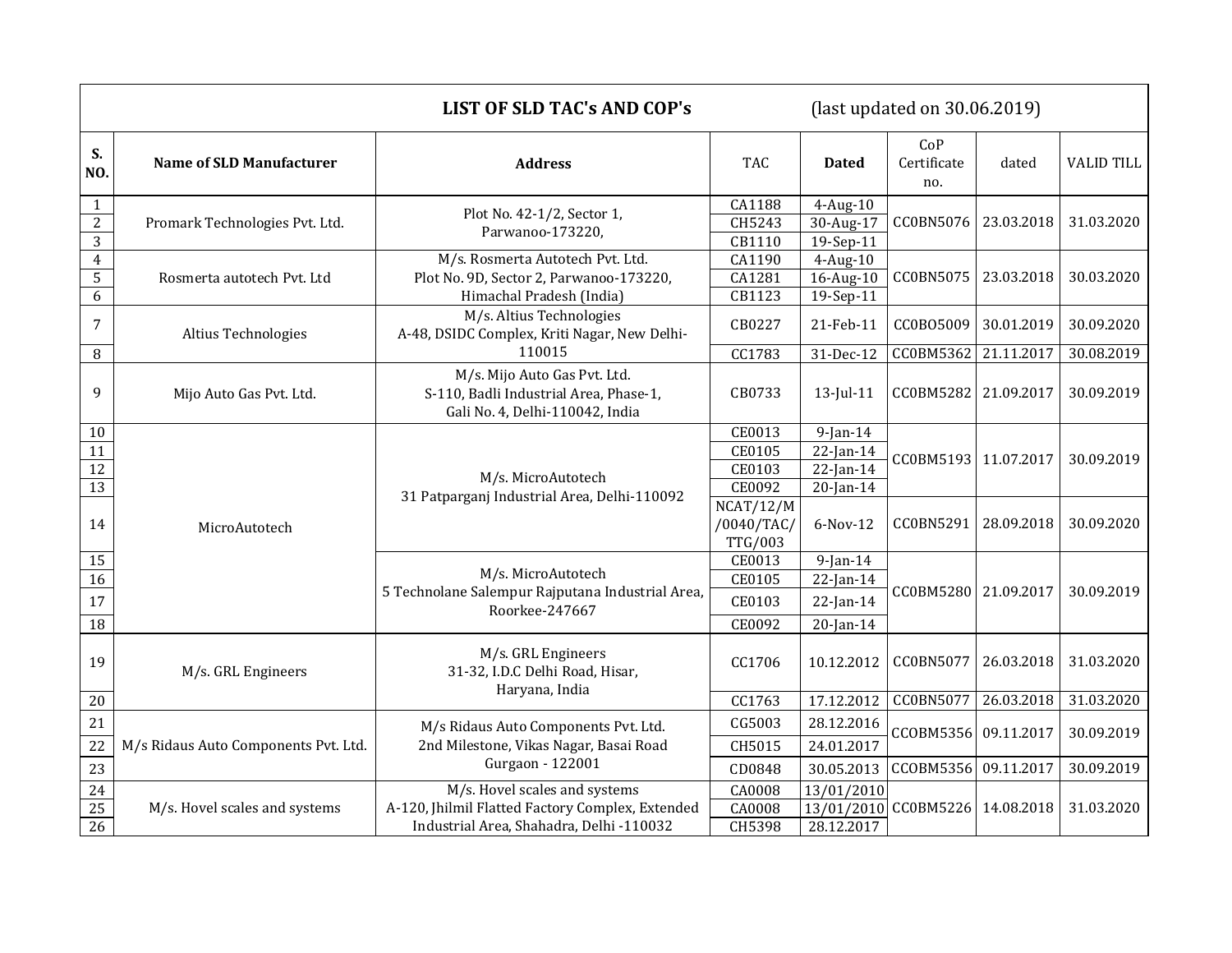| 27 | M/s. SATYASAI TRAN-SYSTEMS Pvt.<br>Ltd.      | M/s. SATYASAI TRAN-SYSTEMS Pvt. Ltd.<br>Door No. 5-5-45/276A, Shakthi Puram,<br>Prasanthi nagar, kukatpally,<br>Hyderabad, Telangana State | CJ5163  | 13.06.2018 | 1st CoP to be conducted before<br>31.03.2020 |                                              |            |
|----|----------------------------------------------|--------------------------------------------------------------------------------------------------------------------------------------------|---------|------------|----------------------------------------------|----------------------------------------------|------------|
| 29 | M/s. SYN Auto Solutions Pvt. Ltd.            | M/s. SYN Auto Solutions Pvt. Ltd.<br>Shop No.-81, First Floor, New Anaj Mandi, Gurgoan,                                                    | CH5027  | 20.02.2017 | CC0BM5369 27.11.2017                         |                                              | 30.09.2019 |
| 30 |                                              |                                                                                                                                            | CH5029  | 20.02.2017 |                                              |                                              |            |
| 31 |                                              | Haryana-122001, India                                                                                                                      | CH5375  | 28.11.2017 |                                              | 1st CoP to be conducted before<br>30.09.2019 |            |
| 32 | M/s. TEDI (INDIA) PRIVATE LIMITED            | No 18A, II Floor, Self Help Industrial Estate,<br>Keelkattalai, Chennai - 600117, INDIA                                                    | CH5239  | 23.08.2017 | CC0BM5354                                    | 09.11.2017                                   | 30.09.2019 |
| 33 |                                              |                                                                                                                                            | CH5246  | 28.08.2017 |                                              |                                              |            |
| 34 | M/s. TASVA Automotive Pvt Ltd                | 2/77 first floor Arjun Gali Kunti Marg<br>Vishwas Nagar Shahdra Delhi 110032                                                               | CH5234  | 03.08.2017 | CC0BM5308                                    | 28.09.2017                                   | 31.03.2019 |
| 35 | M/s. JV Auto Solution                        | B-25/a, Suraj Park, Samaypur,<br>Delhi -110042, India.                                                                                     | CH5262  | 30.08.2017 | CC0BN5244                                    | 28.08.2018                                   | 31.03.2020 |
| 36 | M/s. Avantika Elcon Pvt. Ltd.,               | A-22, Sector 7, Noida (UP)                                                                                                                 | CH5204  | 03.08.2017 | 1st CoP to be conducted before<br>31.03.2019 |                                              |            |
| 37 | M/s. PROMARK TECHNOLOGIES<br>PRIVATE LIMITED | 205, Bharadwag Plaza, 85-A, Zamrudpur<br>Greater Kailash-1, New Delhi - 110020 INDIA                                                       | CH5243  | 30.08.2017 | 1st CoP to be conducted before<br>31.03.2019 |                                              |            |
| 38 |                                              | Jhalra Road, Kuchaman City, Nagaur 341508,                                                                                                 | CD0556  | 22.04.2013 | CC0B05086                                    | 26.04.2019                                   | 31.03.2021 |
| 39 | M/s. Godawari Techno Solutions               | Rajasthan                                                                                                                                  | CH5372  | 27.11.2017 | CC0BM5056                                    | 28.02.2018                                   | 30.09.2019 |
| 40 | M/s. Zipcount Electronics Pvt. Ltd.          | A-77, 3rd Floor Wazirpur Industrial Area, New<br>Delhi ,110052, India                                                                      | CH5255  | 04.10.2017 |                                              | CC0BM5355 14.11.2017                         | 30.09.2019 |
| 41 |                                              |                                                                                                                                            | CH5258  | 04.10.2017 |                                              |                                              |            |
| 42 | M/s. Abhavis Technology India Pvt. Ltd.      | First Floor, Sahu Plaza, Hanuman Ganj, Katni-<br>483501,<br>Madhya Pradesh, India                                                          | CH5325  | 25.10.2017 | 1st CoP to be conducted before<br>31.03.2019 |                                              |            |
| 43 | M/s. SSN Technologies                        | No.6/87-A, Bagath Singh Nagar, Near Balakrishna<br>Kalyanamandapam, Periyanaicken palayam,                                                 | CH5322  | 26.10.2017 | CC0BN5140                                    | 10.05.2018                                   | 31.03.2020 |
| 44 |                                              | Coimbatore -641020, Tamilnadu, India                                                                                                       | CJ5065  | 13.03.2018 |                                              |                                              |            |
| 45 | M/s. Benzo Triana                            | A-62, Sector-5, Noida (UP) - 201301<br>New Delhi 110092                                                                                    | CB1286  | 18.10.2011 | CC0BM5326                                    | 12.10.2017                                   | 30.09.2019 |
| 46 | M/s. AEROTIC INDIA PVT. LTD.,                | A-36/3, FIRST FLOOR, NARAINA INDUSTRIAL<br>AREA, PHASE-1,                                                                                  | CH5360  | 15.11.2017 |                                              | 1st CoP to be conducted before               |            |
| 47 |                                              | NEAR PVR NARAINA, NEW DELHI-110028, INDIA                                                                                                  | CI5025  | 23.01.2018 |                                              | 30.09.2019                                   |            |
| 48 | M/s. Autokontrol Ltd.                        | Quantum House Salmon Fields Royton<br>$ATA ZTATU$ $\sim 110$<br>011                                                                        | CA 1478 | 14.09.2010 | CC0BM5351 06.11.2017 30.09.2019              |                                              |            |